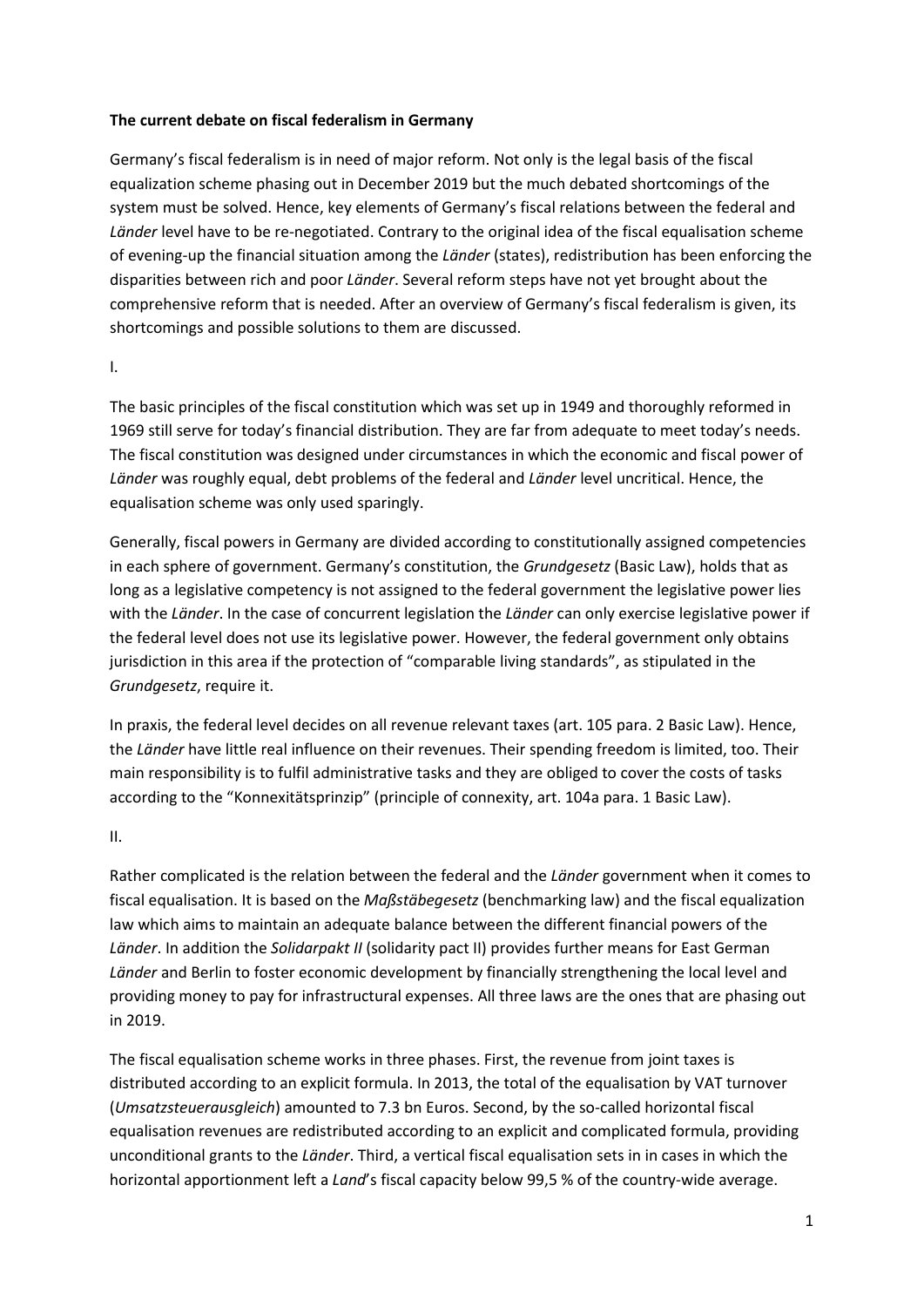# The current system suffers from a number of shortcomings and has been widely criticised. The problems of the system came to the forefront in 1999, as indicated by the decision of the Constitutional Court on the fiscal equalization system. (Feld/von Hagen, 2007) This was initiated by Bavaria, Baden-Württemberg and Hesse who filed a lawsuit claiming the equalization scheme being in breech with the constitution and considering themselves overburdened. The latter argument is in line with one major critique, namely the fact that only three to four financially strong *Länder* pay for a large number of financially weak *Länder*. Recently, in March 2013, Hesse and Bavaria again filed a lawsuit. The system is perceived to trigger adverse incentives that hamper competition i.e. recipient *Länder* get used to a long-term subsidisation and are disencouraged to improve their financial

The problems, although partly exacerbated by reunification, have come to the forefront already in the early 1990s. In 1992 both the *Land* of Saarland and the *Land* of Bremen requested bailouts. Bailout claims were repeated again in 2005 and 2006 respectively by the two *Länder* and in 2003 by Berlin. Fear was great that others were to follow suit. (Feld/von Hagen, 2007) The financial consequences of re-unification, however, are still felt today as East-West disparity remains prominent e.g. Thuringia's revenues were the lowest among the new *Länder* in 2013 with only 53.3% of the average tax revenue of all German *Länder*. [1](#page-1-0) (See table 1) Thus, they are unable to generate the necessary means to fully provide for public and social services (i.e. services of general economic interest).

The imparity between the donor and recipient *Länder* is also reflected in their demographic composition. Emigration from at best stagnating recipient *Länder* to economically thriving regions is identified as a side-effect of the deficient fiscal system. A tendency toward an East-West as well as a North-South emigration is witnessed. This further strains the situation of *Länder* which already struggle with demographic change. Unemployment is also in line with the demographic disparities i.e. unemployment is much higher in northern and eastern German *Länder* than in the western and southern ones. Despite some advances since the 1990s, a gap in the average welfare level continues to exist between the East and West. (Eichel, Fink, Tiemann, 2013) These factors exacerbate the already strained financial circumstances of recipient *Länder*.

Hereby, the fact that some of them are in serious financial difficulty is closely linked to the problem of old debt burdens. This is true in particular for Bremen and Saarland; both are overly indebted and unable to solve their financial crises. Moreover, social costs have increased in recent years by the introduction of new federal laws which are not paid for by the federal level but are to be paid for on the local or *Länder* level. This contributed considerably to the increasing debts of municipalities of recipient *Länder* (particularly North Rhein-Westphalia, eastern Germany, Saarland). A reform of the fiscal system, therefore, needs to tackle a number of issues, keeping in mind the concerns of donor countries and avoiding rendering the principle of solidarity ineffective.

Table 2

situation.

<span id="page-1-0"></span> <sup>1</sup> https://www.bundesfinanzministerium.de/Content/DE/Monatsberichte/2014/02/Inhalte/Kapitel-3- Analysen/3-3-ergebnisse-des-laenderfinanzausgleichs-2013.html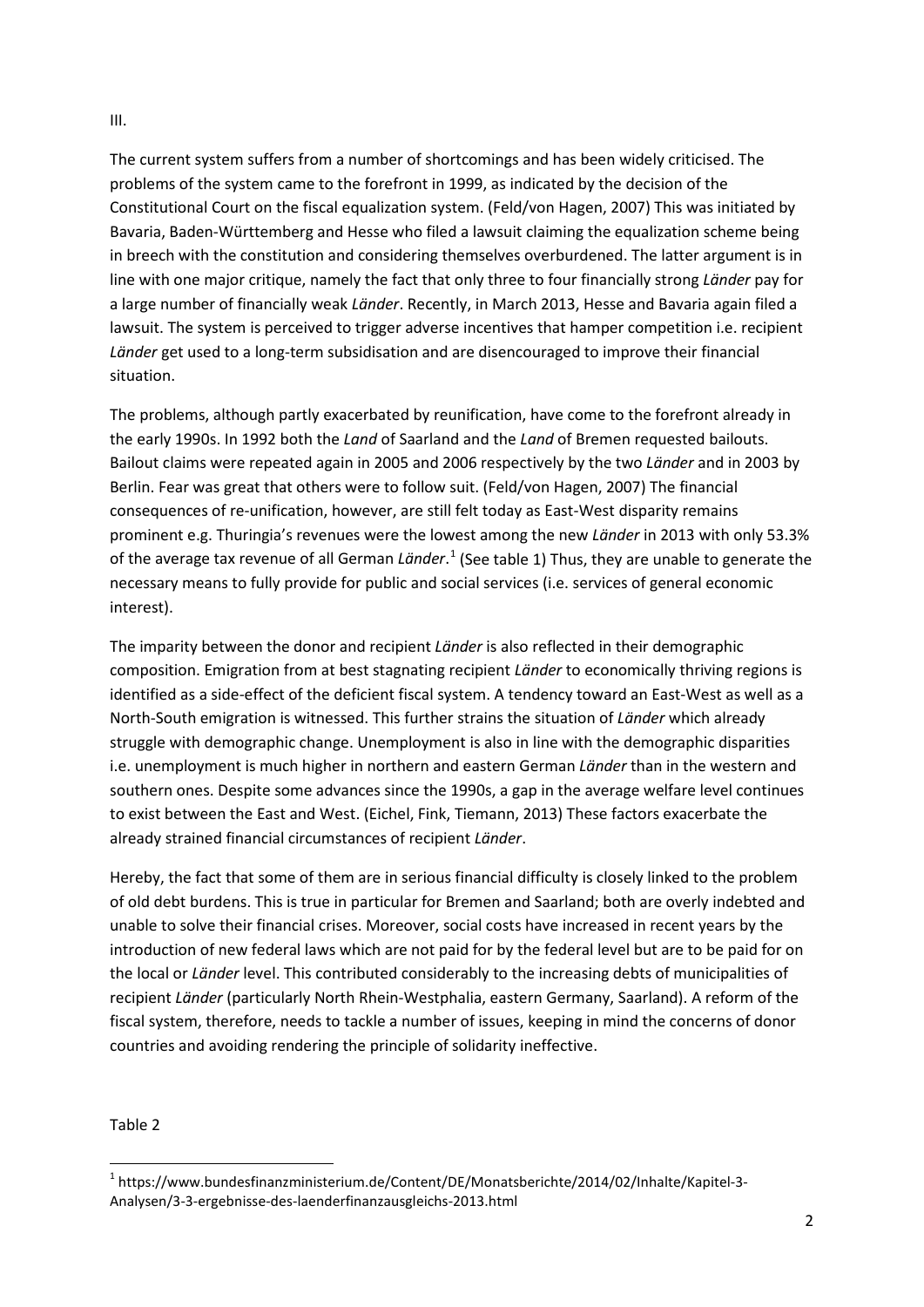| Financial power in % of the states' average in 2013 (preliminary)                                                                                     |                        |           |                                                                                                                                                                                                 |                            |           |           |           |                                                      |     |
|-------------------------------------------------------------------------------------------------------------------------------------------------------|------------------------|-----------|-------------------------------------------------------------------------------------------------------------------------------------------------------------------------------------------------|----------------------------|-----------|-----------|-----------|------------------------------------------------------|-----|
|                                                                                                                                                       | $\mathsf{N}\mathsf{W}$ | <b>BY</b> | BW                                                                                                                                                                                              | $\parallel$ NI $\parallel$ | <b>HE</b> | <b>SN</b> | <b>RP</b> | SΤ                                                   | SH. |
| Taxes of the Länder before VAT-apportionment $\ 99,3\ 128,3\ 116,8\ 87,9\ 121,6\ 53,8$ $\ 95,6\ 54,1\ 93,8\ $<br>(per inhabitant in % of the average) |                        |           |                                                                                                                                                                                                 |                            |           |           |           |                                                      |     |
| Financial power in % of the Länder average<br>(before fiscal equalisation)                                                                            |                        |           | $\frac{1}{2}$ [97,6 $\frac{1}{2}$ 115,9 $\frac{1}{2}$ 111,2 $\frac{1}{2}$ [99,1 $\frac{1}{2}$ 113,4 $\frac{1}{2}$ 88,3 $\frac{1}{2}$ [96,4 $\frac{1}{2}$ 88,2 $\frac{1}{2}$ [96,5 $\frac{1}{2}$ |                            |           |           |           |                                                      |     |
|                                                                                                                                                       | TH                     | <b>BB</b> | <b>MV</b>                                                                                                                                                                                       | -SL                        | BE        | <b>HH</b> | <b>HB</b> | Total                                                |     |
| Taxes of the Länder before VAT-apportionment<br>(per inhabitant in % of the average)                                                                  |                        |           |                                                                                                                                                                                                 |                            |           |           |           | $ 53,3  65,8  54,1  79,4  91,8  147,6  88,0  100,0 $ |     |
| Financial power in % of the Länder average<br>(before fiscal equalisation)                                                                            |                        |           |                                                                                                                                                                                                 |                            |           |           |           | $\ 88,1\ 89,8\ 86,6\ 92,8\ 69,1\ 97,7\ 71,6\ 100,0$  |     |

Source: Federal Ministry of Finance (www.bundesfinanzministerium.de)

#### **Abbreviations for Germany's** *Länder* **(constituent federal states)**

| <b>BB Brandenburg</b>            | NI Lower Saxony           |
|----------------------------------|---------------------------|
| <b>BE Berlin</b>                 | NW North Rhine-Westphalia |
| <b>BW Baden-Wuerttemberg</b>     | RP Rhineland-Palatinate   |
| <b>BY Bavaria</b>                | SH Schleswig-Holstein     |
| <b>HB</b> Bremen                 | <b>SL Saarland</b>        |
| <b>HE Hesse</b>                  | <b>SN Saxony</b>          |
| <b>HH Hamburg</b>                | ST Saxony-Anhalt          |
| MV Mecklenburg-Western Pomerania | TH Thuringia              |

# IV.

As these problems are not new reform of Germany's fiscal federalism, in particular of the fiscal equalization scheme, is a reoccurring topic on the political agenda. However, past federal reforms were always conceptualized incrementally and focused on single pillars of the (fiscal) constitution instead of big-bang-reforms. So, e.g., fiscal issues were almost completely excluded in the 2003 to 2006 negotiations between the Federation and the *Länder* during "Federalism Reform I". Although a new law was introduced in 2006 prohibiting the delegation of tasks (art. 84 para. 1 sent. 7 Basic Law), it left untouched the already delegated tasks and consequently, did not ease the situation of municipalities. This is in particular because the greatest financial burden for municipalities are related to the provision of social services and those had mostly been in place before 2006.

"Federalism Reform II" from 2009 focused mainly on the introduction of a "debt brake" to reduce future public debts. In June 2011 a reform of the local financial system failed in its second attempt since the Federation and the *Länder* could not find a solution to reform the local business tax ("Gewerbesteuer").

The debate on possible future designs of Germany's fiscal federalism has attracted much attention. Two representative reform proposals are briefly discussed. Both are calling for a radical reform of the fiscal equalization scheme and suggest strengthening the vertical mode of equalization. A study by Nathalie Behnke (University of Konstanz) stresses the following key problems of the current fiscal constitution: First, the wrong/missing incentives to increase a *Land*'s revenues due to the logic of horizontal mode of equalization. Second, an erosion of solidarity is identified as a consequence of the overburdening of donor *Länder*. Third, the system's complexity and lack of transparency is